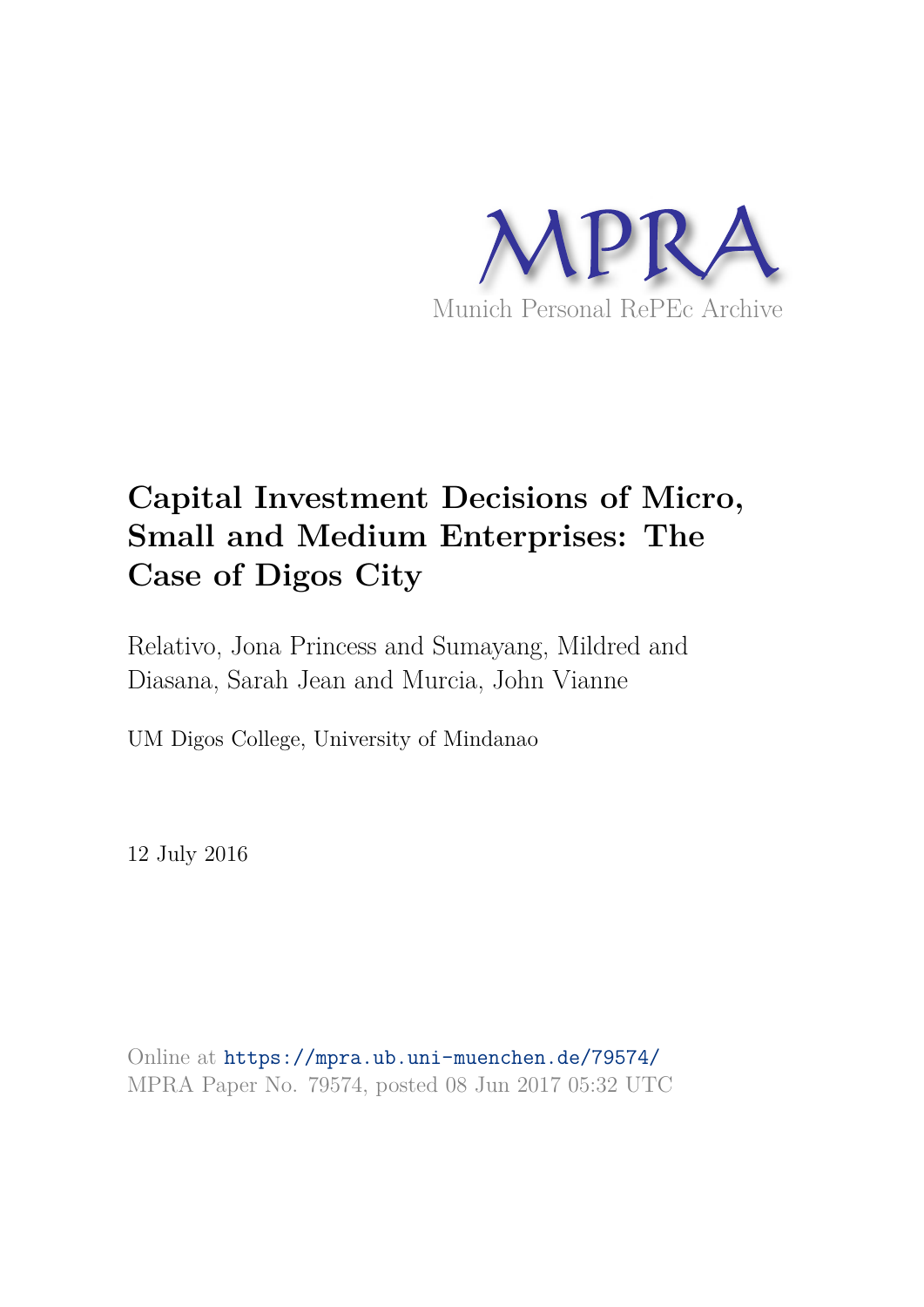# **Capital Investment Decisions of Micro, Small and Medium Enterprises: The Case of Digos City**

**Jona Princess Relativo, Mildred Sumayang, Sarah Jean Diasana\***

Department of Accounting Education University of Mindanao - Digos College E-mail: [diasanasarah@gmail.com](mailto:diasanasarah@gmail.com) 

**John Vianne B. Murcia<sup>1</sup>** Research and Publication Center University of Mindanao E-mail: [jv\\_murcia@umindanao.edu.ph](mailto:jv_murcia@umindanao.edu.ph)

 $\overline{a}$ 

#### **ABSTRACT**

This paper examined the capital investment decisions of micro, small and medium enterprises, with the aim of assessing its current levels and its conditions across industries in Digos City. Questionnaires measuring the four phases of capital investment decisions were administered to a stratified random sample of 125 owners or managers of micro, small and medium enterprises while further in-depth interviews were done to extract explanatory factors of capital investment decisions that were not accounted in the quantitative phase. Non-parametric test of association revealed no significant association of capital investment decisions and nature of industry being engaged by MSME owners/managers. Pearson *r* correlation test revealed that generation of investment opportunities, project analysis and approval, and post-implementation audit have significant relationship with years of operation. Further qualitative analysis of interviews revealed that the influential factors affecting financing decisions of MSME's owners include sources of finances, entrepreneurs' prior experiences, business trends, and diversification of investments.

Keywords: *capital investment decision, MSME, sequential-explanatory design, Digos City, Philippines* 

<sup>&</sup>lt;sup>1</sup> The corresponding author wishes to thank Dr. Ojela Mae Entero and Dr. Garnette Mae Balacy for the inputs made in the paper.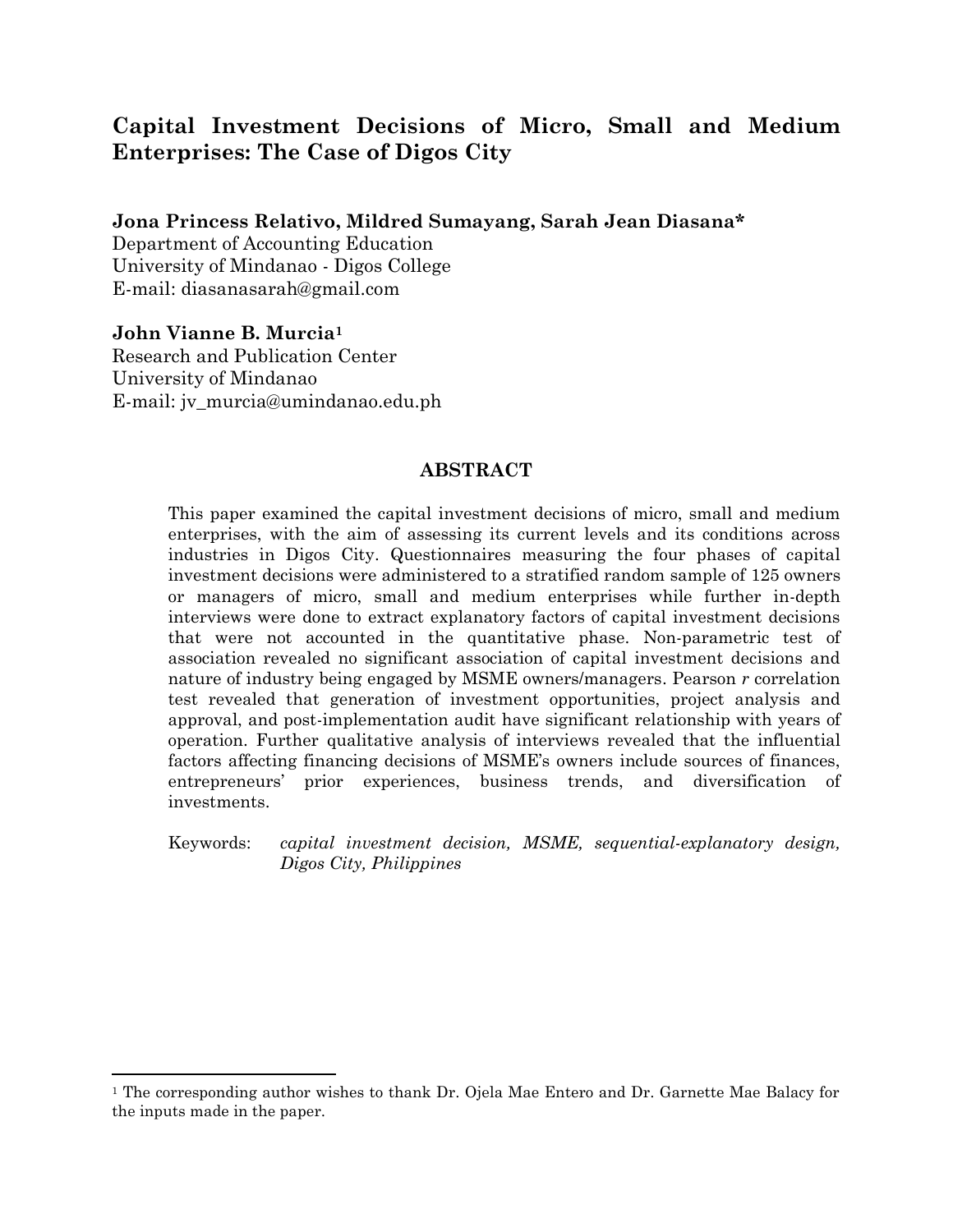One of the most important strategic business decisions is in respect of the investment of funds. As capital investment plays a vital role in the existence of one's business as it is one of the engines of the day to day running of an organization that leads to success. The goal of investing is not just to earn profit in a short span of time but to invest funds expecting a higher return, as investing requires scrutiny. However, people in the society are having a hard time to think how to invest their funds to achieve the desired outcome where in fact they do not know how to invest wisely their capital.

Capital investment decision is defined as the process by which firms determine how to invest their capital (Emmanuel, Harris & Komakech, 2010; Bakke & Whited, 2010; Gervais, 2009). This process includes decisions in the investment to new projects, reassessment of the amount of capital that has already been invested in existing projects, allocation and rationing of capital across divisions, acquisition of other firms, among others. The essence of capital budgeting process is definitive of the size of a firm's real assets, which are responsible in the generation of cash flows that determine a firm's profitability, value, and viability (Viviers & Cohen, 2011; Okafor, 2010; Dayananda, 2002). Hence, capital investment decisions involve a company making decisions about large investment outlays in return for a stream of benefits in future years

(Bierman Jr & Smidt, 2012; Levy & Sarnat, 1994; Northcott, 1992).

Several studies highlighted capital budgeting decisions to possess distinguishing activities that delineates future benefits over time (Dimov & Gedajlovic, 2010; Denison, 2009; McNichols & Stubben, 2008; Agarwal & Taffler, 2008; Anderson & Garcia‐Feijóo, 2006). This is why investment decisions must be a subject of analysis of current and future risks that are fundamentally responsible in some changes of investment decisions (Arrow & Lind, 2014), since these are strategic in nature and may improve the strategic position of the company for the foreseeable future if addressed properly. Basically, risk is unavoidable, thus requires personal managerial conviction in the part of the entrepreneur.

Making a capital investment decision is one of the most important policy decisions that a firm makes (Bierman Jr & Smidt, 2012; Nazir & Afza, 2009; Pike & Neale, 2006), given that a firm that does not usually invest in long-term investment projects since it does not maximize stakeholders' investment interests and wealth for a desirable period (Denis & Sibilkov, 2010; Zellweger, 2007; Kor & Mahoney, 2005). Because of this barrier, there is a need to do optimal decisions in capital investment with the primary intention of optimizing a firm's main objective – maximizing the shareholders' wealth – and also help the firm to remain competitive in its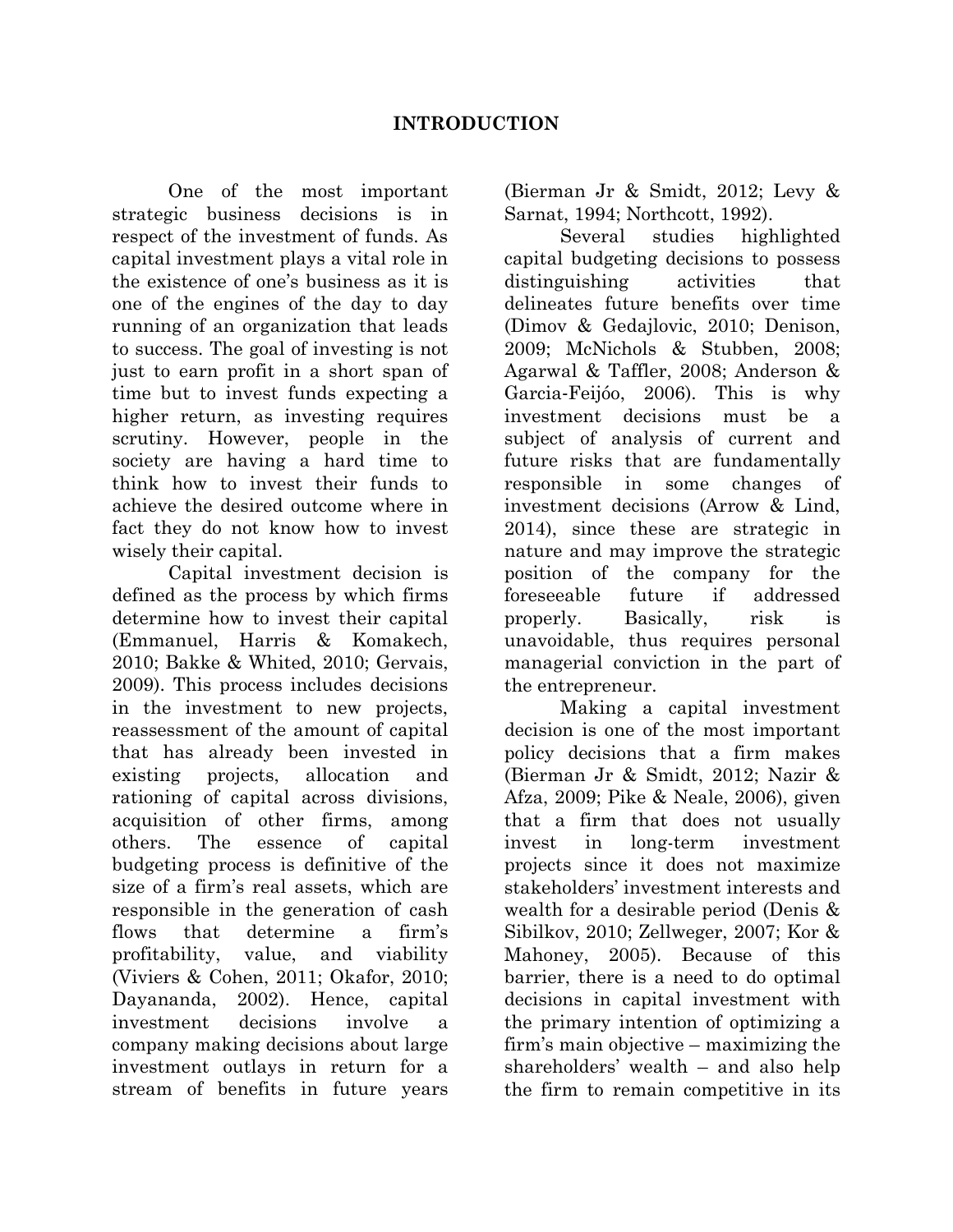growth and expansion. These decisions are some of the integral parts of corporate financial management and corporate governance.

A company grows when it invests in capital projects, such as plant and machinery, to generate future revenues that are worth more than the initial cost. Once wrong capital investment decisions are made, they are not easily reversible, and if the firm insists and reverses them, they are costly (Shivakumar, 2014; Kalyebara & Islam, 2013; Boyarchenko & Levendorskii, 2007). Therefore, a company's future direction and the pace of future growth start with capital budgeting decisions which involve investing in viable long-term assets to generate future revenue. Hence, capital budgeting is the most critical decision of any organization that plans to grow, adequately compete and thrive for a long time (Hull, 2014; Berk, Stanton & Zechner, 2010).

Several studies (Chronopoulos, 2011; Prather, Topuz, Benco & Romer, 2009; Claessens & Tzioumis, 2006; Genus & Coles, 2006; Bardy, 2006) averred that capital investment decisions are among the most important choices leadership makes for a business enterprise to increase shareholder value. The decisions commit substantial resources for an extended time. Leadership must make the correct investment decisions to support the overall corporate, business and functional level strategies to improve its opportunities for success (Zellweger, 2007; Kleinmuntz, 2007; Székely & Knirsch, 2005; Mankins & Steele, 2005). Also, internal challenges force management to blend science and art in making a capital investment decision as well. Lack of comparable options, data bias (optimism or pessimism), managerial talent, and acceptance to change by the workforce, are all unknown conditions that management must consider when making a capital budgeting decision (Alghamdi, Wagih, Alzahrani & Attia, 2016; Alzahrani, 2014; 2006).

This paper seeks to examine the practices on capital investment decisions of micro, small and medium enterprises in Digos City. Specifically, the study seeks to find (1) the extent of MSMEs' practice capital investment decisions in generation of investment opportunities, project analysis and approval, implementation, monitoring and control, and post-implementation audit; (2) the significant association between capital investment decisions among the MSMEs with nature of industry and years in operation; and (3) the other possible factors that may be necessary in the practice of capital investment decision of MSMEs.

# **METHOD**

# *Participants*

 The study involved owners and managers of micro, small and medium enterprises in Digos City. Primary data were gathered both by survey involving *n*=125 owners/managers of micro, small and medium enterprises, and subsequent interviews involving *n*=8 informants. The list of the MSMEs was secured from the Provincial Department of Trade and Industry.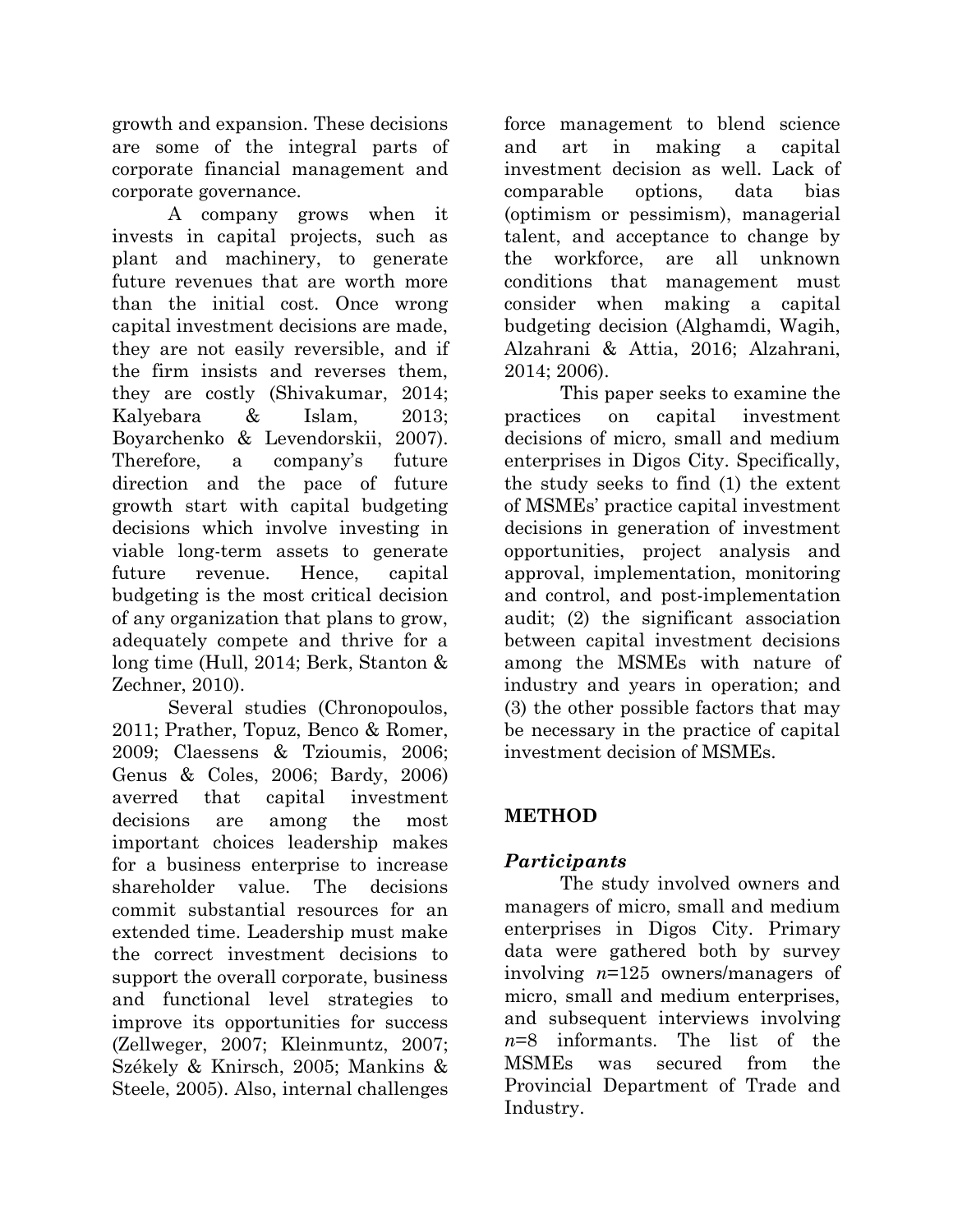## *Instruments*

The study used a structured questionnaire adopted from Yee (2010). The questionnaire is adopted because it is of the similar context of the study's intent. Part I asks the business (institutional) profile and Part II instructs the respondents to rate the items on the four scales representing the capital investment decisions of micro, small and medium enterprises.

Face validity of the questionnaires was reviewed by three (3) experts in the field of research, who are either holders of master's degree or doctoral degree holder of business administration. A validation sheet was provided to each of the three evaluators to evaluate the appropriateness of the items and the appearance, style and content of the questionnaire. As with the questionnaire's response method, a 5 point Likert attitudinal scale was used. The 5-point scale anchored on the semantic differential pairs of "Strongly Disagree to Strongly Agree".

## *Procedure*

In the gathering of the necessary data of the study, necessary approval was secured by the researchers in writing. A letter requesting for approval in the conduct of the study was addressed to the Provincial Director of the Department of Trade and Industry, noted by the Head of the Business and Accounting Education Program and the Assistant Vice-President of UM Digos College. After securing the approval of the communication, the researchers had the instrument validated first by the experts. The College's approved validation sheet was used. After refinements were made by the adviser and the validators, sample size of the respondents was determined based on the masterlist provided by the DTI Provincial Office.

Upon approval, the researchers proceeded in the distribution of the questionnaires to the micro, small and medium enterprises identified. Part of the questionnaire contained the freedom to choose to participate in the study or decline in the participation to assure ethical standards. The distribution and retrieval of questionnaires was done for two weeks. Questionnaires were retrieved immediately after the respondents will answer them. The responses were then analyzed using the appropriate statistical procedures, with which results were presented in tabular manner and then interpreted.

Means and standard deviations as well as reliability values were computed for the four variables. The four capital investment decisions were correlated with years of operation using Pearson *r* and tested for association with the nature of industry using nominal-by-interval association (η). Qualitative analysis was done through vignettes as suggested by Burnard, Gill, Stewart, Treasure & Chadwick (2008).

## **RESULTS**

Most of the respondents of micro, small and medium enterprises in Digos City engage in wholesale and retail representing 33.6%, followed by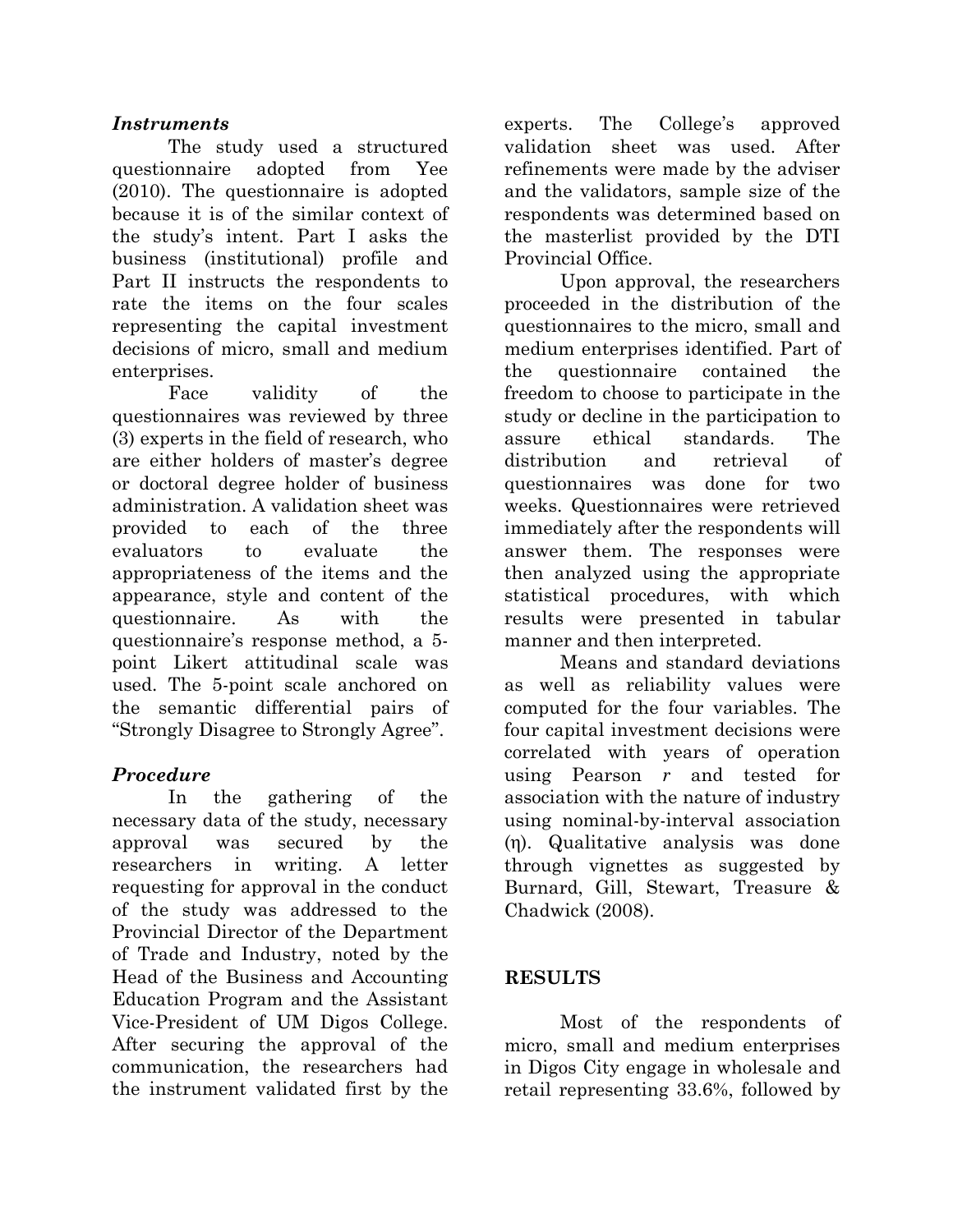the service industry (15.2%), hotel and restaurant  $(11.2\%)$ , financing  $(9.6\%)$ , agriculture (7.2%), hospital and health services (4.8%), communication and electricity, gas and power (1.6%) and banking and finance (0.8%).

Years in operation pertains to the activities that a business and its employee engage in on daily basis for the purpose of generating profit and increasing the inherent value of the business going concern. Most of the respondents had been operating below 5 years (38.4%), followed by those operating for 6 to 10 years (36.8%), 10.4% operating for 11 to 15 years, 8.8% in operation for 16 to 20 years, and 4.8% operating for 21 years and

above. Average years of operation is 2.04 years (SD=1.136)

Table 1 shows the mean scores and standard deviations for the four capital investment decisions in the micro, small and medium context. The mean scores showed that the managers/owners of these enterprises have agreed on the practice of generation of investment opportunities (*M=*4.07), project analysis and approval (*M=*4.16), implementation, monitoring and control (*M=*4.02), and postimplementation audit (*M=*4.12). Internal consistencies of the four scales were found to be high, ranging from 0.710 to 0.826.

Table 1

| Mean and Standard Deviation of the Variables |
|----------------------------------------------|
|----------------------------------------------|

|                                        |      | SD    |     |
|----------------------------------------|------|-------|-----|
| Generation of Investment Opportunities | 4.07 | 0.649 | 125 |
| Project Analysis and Approval          | 4.16 | 0.566 | 125 |
| Implementation, Monitoring and Control | 4.02 | 0.793 | 125 |
| Post-Implementation Audit              | 412  | 0.735 | 125 |

To test whether capital investment decisions of managers and owners of micro, small and medium enterprises are associated with the nature of industry they are operating in, a nominal-by-interval test of association was conducted (Table 2). Based on the test, the four capital investment decision measures were found to have no significant and directional association with nature of industry, vis: generation of investment opportunities  $(n=0.239)$ , project analysis and approval (η=0.277), implementation, monitoring and control  $(n=0.301)$  and post-

implementation audit  $(\eta=0.249)$ , having *p*-values greater than 0.05. The non-significant η values of the nominal-by-interval test of association may mean that the four practices do not have something to do with the nature of industry the managers or owners are into. We also suspect that nature of industry is not a differentiating condition for capital investment decisions to vary among entrepreneurs. This may also suggest that there might be no variations on the levels of these measures when nature of industry as taken into consideration.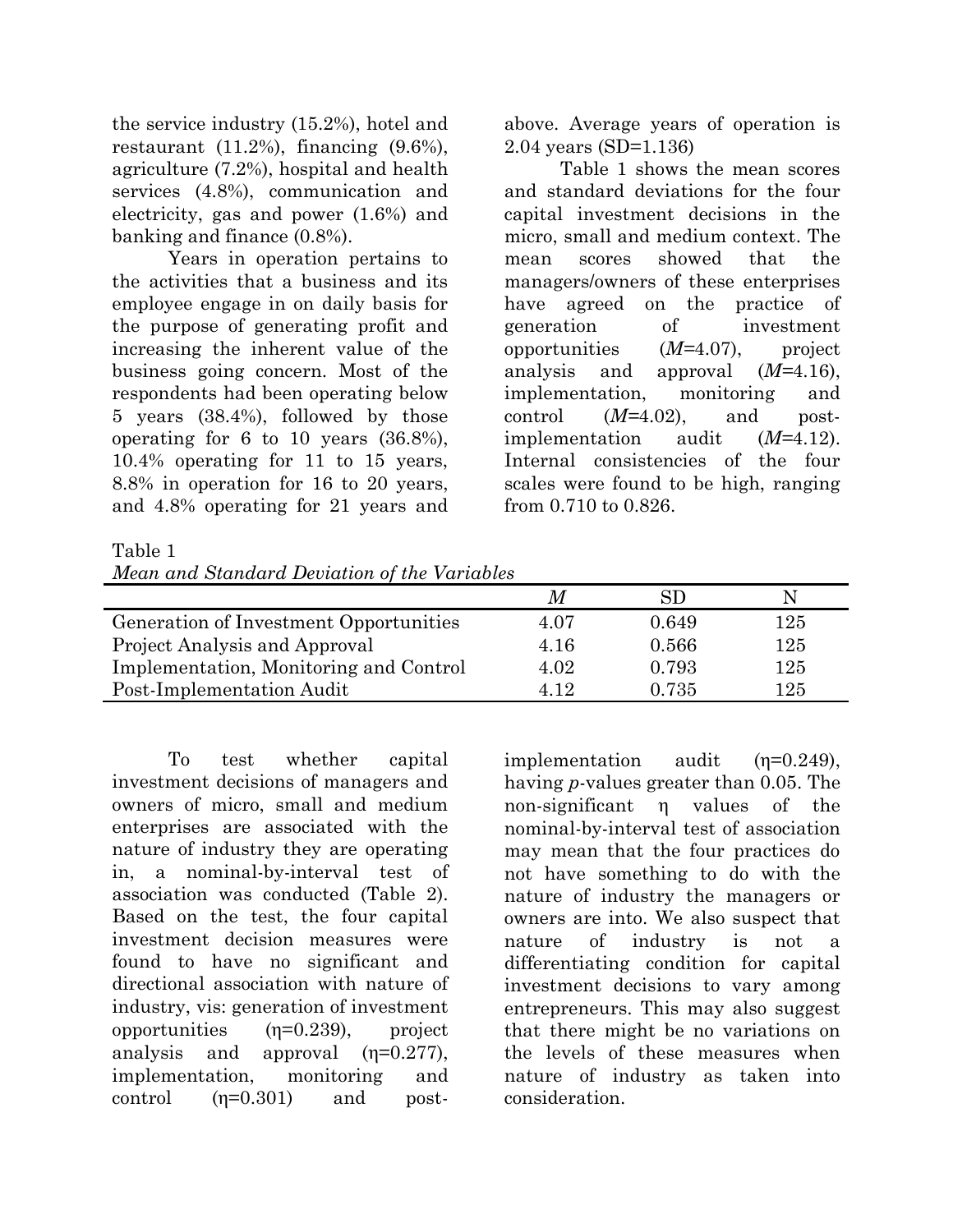|                                        | Nature of Industry |  |
|----------------------------------------|--------------------|--|
| Generation of Investment Opportunities | .239 <sub>ns</sub> |  |
| Project Analysis and Approval          | .277 <sub>ns</sub> |  |
| Implementation, Monitoring and Control | .301 <sub>ns</sub> |  |
| Post-Implementation Audit              | .249 <sub>ns</sub> |  |

Table 2 *Test of Association between Capital Investment Decision and Nature of Industry* 

*Note: \*= p<0.05, \*\*= p<0.01, \*\*\*= p<0.001. N=125 for all analyses.* 

Pearson *r* test of correlation was used to test whether capital investment decisions of managers and owners of micro, small and medium enterprises significantly relate with the MSME's number of years in operation (Table 3). Of the four capital investment decisions, three were found to have significant and positive relationship with firms' years of operation: generation of investment

opportunities (*r*=0.269, *p<*0.05), project analysis and approval (*r*=0.254, *p*<0.05), and postimplementation audit (*r*=0.228, *p<*0.05). Only implementation, monitoring and controlling was not significant. The significant values of the correlation may mean that the three practices may improve as the enterprise gets older.

Table 3

*Test of Relationship between Capital Investment Decision and Years of Operation* 

|                                        | Years of Operation |
|----------------------------------------|--------------------|
| Generation of Investment Opportunities | $.269*$            |
| Project Analysis and Approval          | $.254*$            |
| Implementation, Monitoring and Control | .084 <sub>ns</sub> |
| Post-Implementation Audit              | $.228*$            |

*Note: \*= p<0.05, \*\*= p<0.01, \*\*\*= p<0.001. N=125 for all analyses.* 

Other possible factors necessary in the practice of capital investment decision of micro, small and medium enterprises in Digos City were also explored using semi-structured indepth interviews with eight informants. The purpose of the interview is to explore a rich discussion from the informants of what was not accounted for in the prior quantitative phase of datagathering. Vignettes were used in displaying the essential statements that came out in the qualitative phase. Based on the interview conducted by the researchers, a number of factors have been shown to influence financing decisions of MSME's owners, which include  $(1)$  sources of finances, (2) entrepreneurs' prior experiences, (3) business trends, and (4) diversification of investments.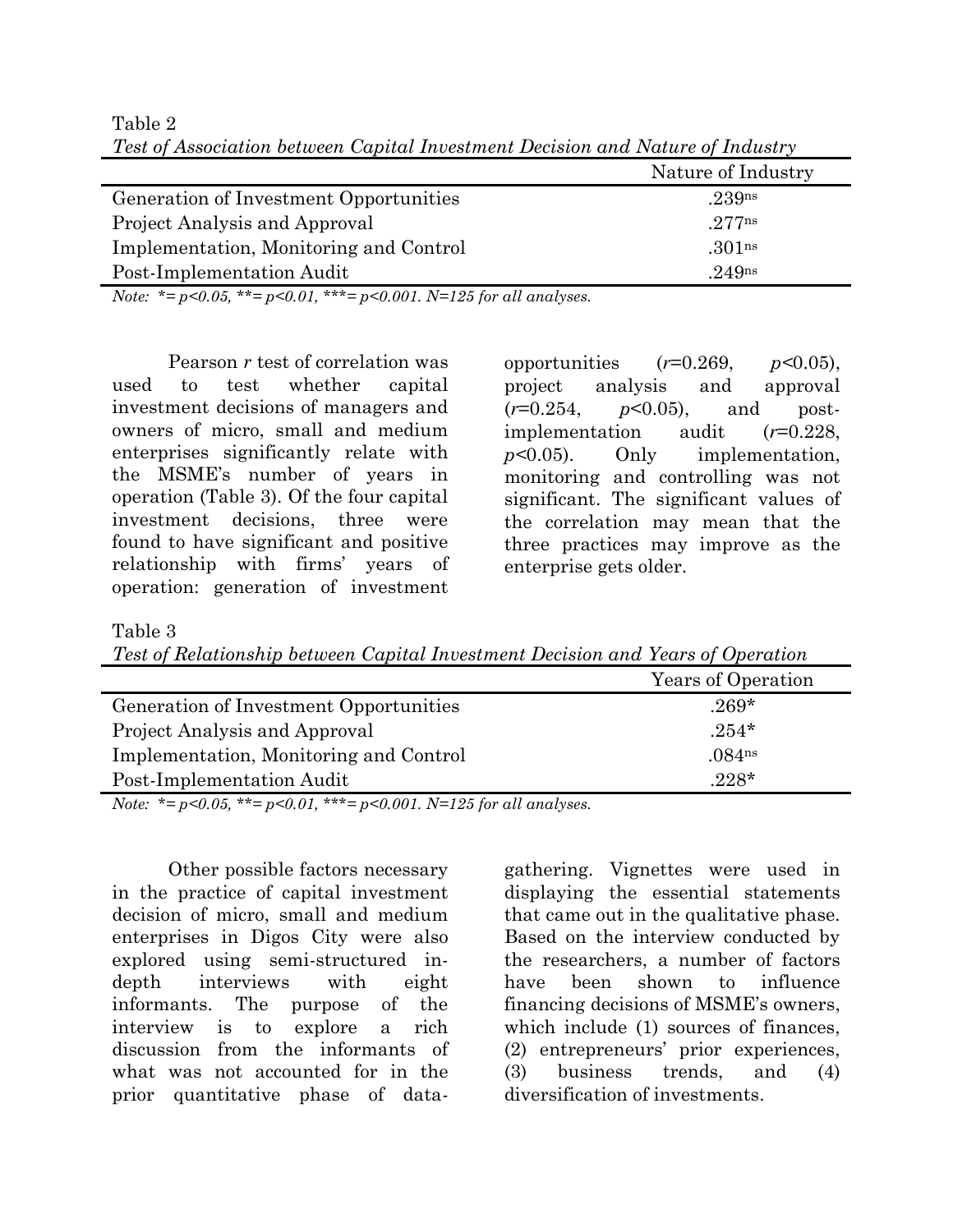Box 1

*Sample Interview Response for Theme 1* 

The age and size of firm are important considerations in getting for sources of funding for growth, other than the attitude towards debt financing. These are basic considerations looked by investing firms when funding for a business. As a representative of a financing firm, the age and size of the firm reflect from the business goals of the owner/s and the life-cycle issues it has faced through the years. \*\* Inf\_027\_Finance

#### Box 2

#### *Sample Interview Responses for Theme 2*

This business has been our family's business since then. My grandparents started a small catering business which our parents continued. Since we were young, we are being trained to follow what our grandparents have started. Continuing their legacy is a big challenge since then, and by experience, making the business grow and sustaining it further is even more difficult.

\*\* Inf\_056\_Restaurant

The last job that I have taught me in baking. I capitalized from that experience.

\*\* Inf\_004\_Restaurant

Box 3

#### *Sample Interview Response for Theme 3*

Trends give me an idea on what business to deal with. As we observed from people, especially teenagers of today's generation, they are fund of treating their hair, that's why I put up this business. No one will invest in your business if you do not know what the people need, which is shown by what's trending.

\*\* Inf\_114\_Service

Box 4

*Sample Interview Response for Theme 4* 

Never put your eggs in one basket. You need to diversify because what might be good today will not be the same tomorrow. You need to anticipate for risks. \*\* Inf\_066\_Service

## **DISCUSSION**

The nature of industry of micro, small and medium enterprises is not a discriminating factor towards their level of capital investment decisions, as reflected in the four essential indicators. This means that generation of investment opportunities, project analysis and approval, implementation, monitoring and control, and post-implementation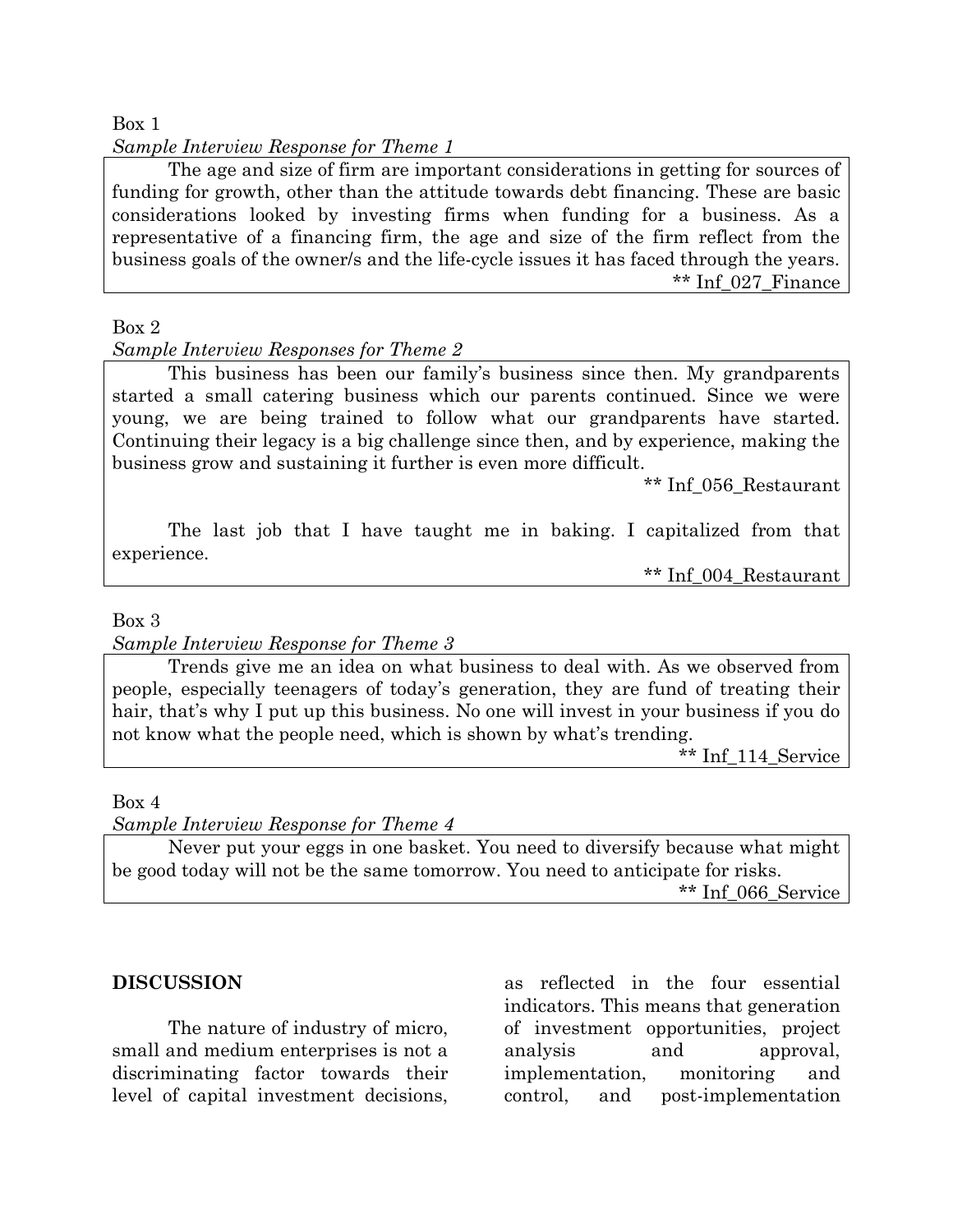audit do not vary among managers and owners with respect to their industry engaged with. Such pronouncement implies that capital investment decisions can be attributed by institutional and personal indicators, rather than their nature.

On the other hand, an increase of years of operation is significantly correlational with investment opportunities, project analysis and approval, and post-implementation audit, which purports that these decisions improve through time. This is evident in the work of Agarwal and Taffler (2008), who posited that capital budgeting decisions involve certain activities such as exchange of funds for future benefits, investment of funds in long-term activities and occurrence of future benefits that might evolve over a series of years. Moreover, an entrepreneur needs to learn how to manage investment risks by learning from the operations through time, which then becomes a regular basis for decision-making (Vuković & Mijić, 2011). The number of years of operations is tangential to realizing that risks are unavoidable and unpredictable. Time is an important element of capital budgeting decisions (Bierman & Smidt, 2012).

Capital investment decisions are also defined as to the managers' ability to pool in funds to finance its operations. This has also posted the biggest obstacle to entrepreneurs of all types of business, including micro, small and medium enterprises due to guaranteeing requirements needed to secure funding, resulting in reliance of the entrepreneurs to own venture

capital money (Long, 2017). With this circumstance, micro, small and medium enterprise owners to engage in learning the art of preparing business proposals by doing market research in order to convince funding agencies to finance their operations. Funding agencies also need assurance of return of their investments by looking at the long-term commitment of the entrepreneur to sustain its operations and maximize its value over time.

Moreover, prior experience is helpful for any entrepreneur in engaging business. Experience may facilitate the acquisition of entrepreneurial knowledge (Sorensen & Sharkey, 2014) and increase entrepreneurial performance (Campbell, Ganco, Franco & Agarwal, 2012; Franco & Filson, 2006).

It is also essential for entrepreneurs to consider what the market wants at a certain time. Following what's trending is giving your operation a boost and may be seen by venture capitalists as a potential for increasing your firm's value because they see it as a response to need. It is high time to consider that the market is far from being fully-formed or matured. The crucial importance of trend directs the industry's trajectory to maximize income-generating opportunities.

Lastly, micro, small and medium enterprises (MSMEs) are not perfect as they are vulnerable to both anticipated and unanticipated risks. The external and internal business issues are even continually challenging the seasoned professionals when making capital investment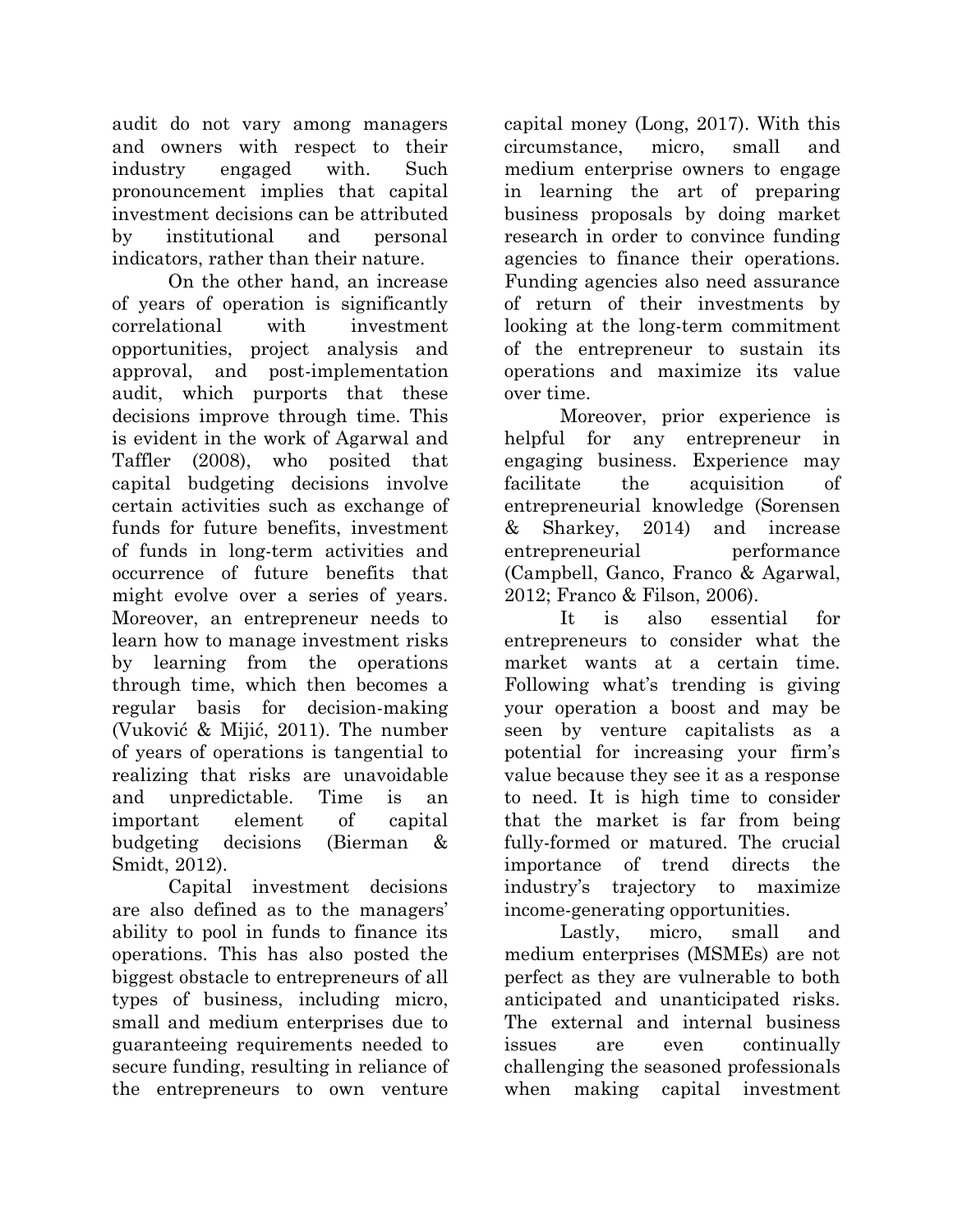decisions. With this turmoil, the need to anticipate external market changes, such as, competitor response, environmental uncertainties, political interruptions, technology changes and more, require management to blend art and science in the decision-making process (Zeller & Stanko, 2011).

#### **REFERENCES**

- Agarwal, V., & Taffler, R. (2008). Comparing the performance of market-based and accountingbased bankruptcy prediction models. *Journal of Banking & Finance, 32*(8), 1541-1551.
- Alghamdi, S. S., Wagih, M. E., Alzahrani, A. S., & Attia, M. A. (2016). Investing in the Intellectual Capital of Albaha University, Saudi Arabia: The Concept and Mechanisms.
- Alzahrani, A. M. (2014). Corporate governance and firm performance: A study of public listed companies in the Kingdom of Saudi Arabia (Doctoral dissertation, Universiti Utara Malaysia).
- Alzahrani, M. F. (2006). Stock Mispricing and Corporate Investment Decisions (Doctoral dissertation, Oklahoma State University).
- Amedu, M. A. (2012). Role of financial statement in investment decision making - A case study of First Bank of Nigerian PLC) (Doctoral dissertation, Faculty of Management and Social Sciences, Department of Accountancy,

Caritas University). Retrieved from https://goo.gl/4qMPV9.

- Anderson, C. W., & Garcia-Feijóo, L.<br>U. I. S. (2006). Empirical **E**mpirical evidence on capital investment, growth options, and security returns. The Journal of Finance, 61(1), 171-194.
- Arrow, K. J., & Lind, R. C. (2014). Uncertainty and the evaluation of public investment decisions. Journal of Natural Resources Policy Research, 6(1), 29-44.
- Bakke, T. E., & Whited, T. M. (2010). Which firms follow the market? An analysis of corporate investment decisions. Review of Financial Studies, 23(5), 1941- 1980.
- Bardy, R. (2006). Management control in a business network: new challenges for accounting. Qualitative Research in Accounting & Management, 3(2), 161-181.
- Berk, J. B., Stanton, R., & Zechner, J. (2010). Human capital, bankruptcy, and capital structure. The Journal of Finance, 65(3), 891-926.
- Bierman Jr, H., & Smidt, S. (2012). The capital budgeting decision: economic analysis of investment projects. Routledge.
- Boyarchenko, S., & Levendorskii, S. (2007). Irreversible decisions under uncertainty: optimal stopping made easy (Vol. 27). Springer Science & Business Media.
- Burnard, P., Gill, P., Stewart, K., Treasure, E., & Chadwick, B. (2008). Analysing and presenting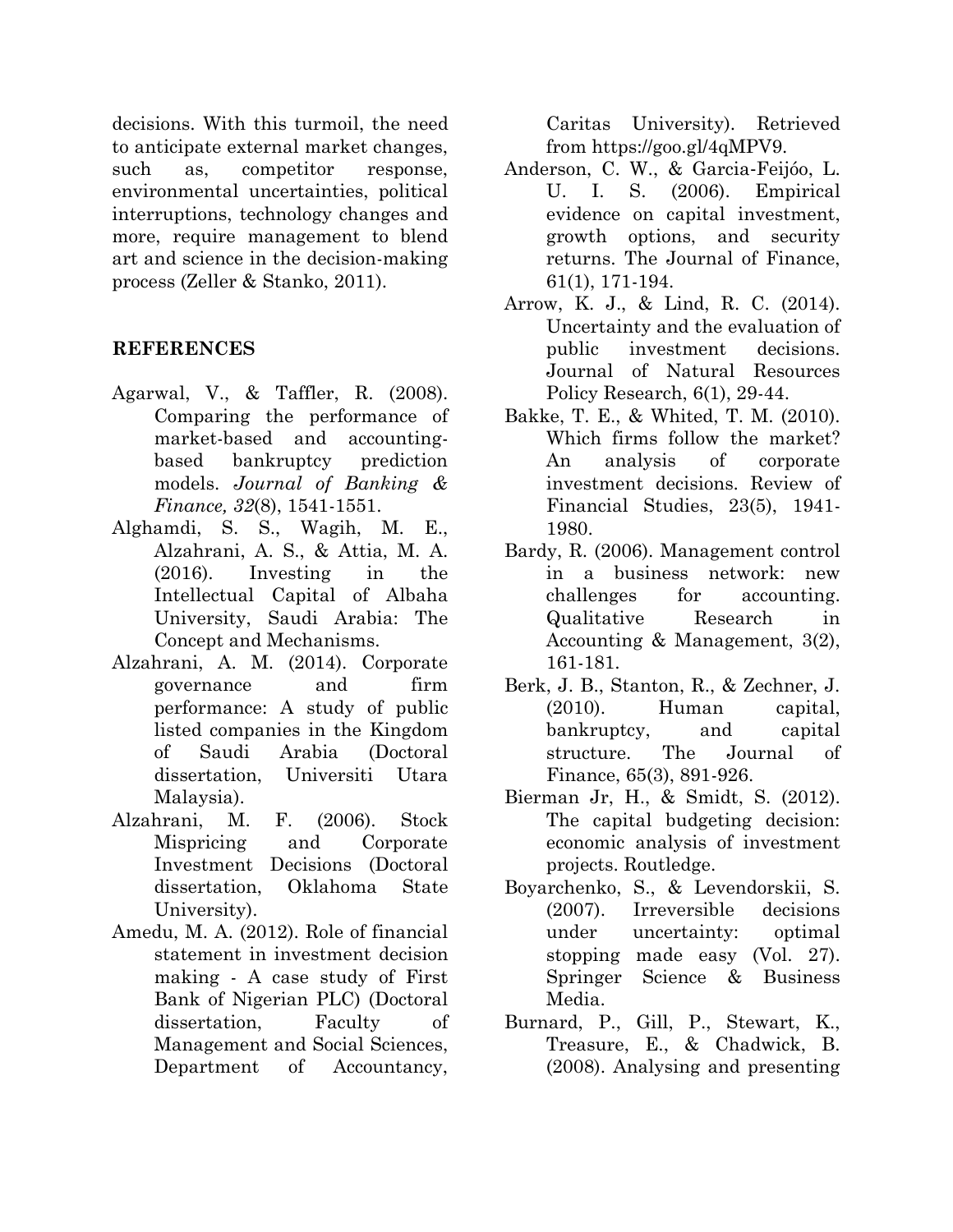qualitative data. British dental journal, 204(8), 429-432.

- Campbell, B. A., Ganco, M., Franco, A. M., & Agarwal, R. (2012). Who leaves, where to, and why worry? Employee mobility, entrepreneurship and effects on source firm performance. Strategic Management Journal, 33(1), 65-87.
- Claessens, S., & Tzioumis, K. (2006). Measuring firms' access to finance. World Bank.
- Dayananda, D. (2002). Capital budgeting: financial appraisal of investment projects. Cambridge University Press.
- Denis, D. J., & Sibilkov, V. (2010). Financial constraints, investment, and the value of cash holdings. The Review of Financial Studies, 23(1), 247-269.
- Denison, C. A. (2009). Real options and escalation of commitment: A behavioral analysis of capital investment decisions. The accounting review, 84(1), 133- 155.
- Dias, J. C., & Shackleton, M. B. (2005). Investment hysteresis under stochastic interest rates. Retrieved from http://eprints.lancs.ac.uk/48804/1/ Document.pdf.
- Dimov, D., & Gedajlovic, E. (2010). A property rights perspective on venture capital investment decisions. Journal of Management Studies, 47(7), 1248-1271.
- Emmanuel, C., Harris, E., & Komakech, S. (2010). Towards a better understanding of capital investment decisions. Journal of

Accounting & Organizational Change, 6(4), 477-504.

- Franco, A. M., & Filson, D. (2006). Spin‐outs: knowledge diffusion through employee mobility. The RAND Journal of Economics, 37(4), 841-860.
- Genus, A., & Coles, A. M. (2006). Firm strategies for risk management in innovation. International Journal of Innovation Management, 10(02), 113-126.
- Gervais, S. (2009). Behavioral finance: Capital budgeting and other investment decisions. Fuqua School of Business Duke University, 3.
- Hull, J. C. (2014). The evaluation of risk in business investment. Elsevier.
- Kalyebara, B., & Ahmed, A. (2012). Capital markets, corporate governance and capital budgeting: implications for firm value. *Corporate Ownership and Control, 9*(3), 9-26.
- Kalyebara, B., & Islam, S. M. (2013). Corporate governance, capital markets, and capital budgeting. Springer.
- Kleinmuntz, D. N. (2007). 20 Resource Allocation Decisions. Advances in decision analysis: From foundations to applications, 400.
- Kor, Y. Y., & Mahoney, J. T. (2005). How dynamics, management, and governance of resource deployments influence firm‐level performance. Strategic Management Journal, 26(5), 489- 496.
- Levy, H., & Sarnat, M. (1994). Capital investment and financial decisions. Pearson Education.